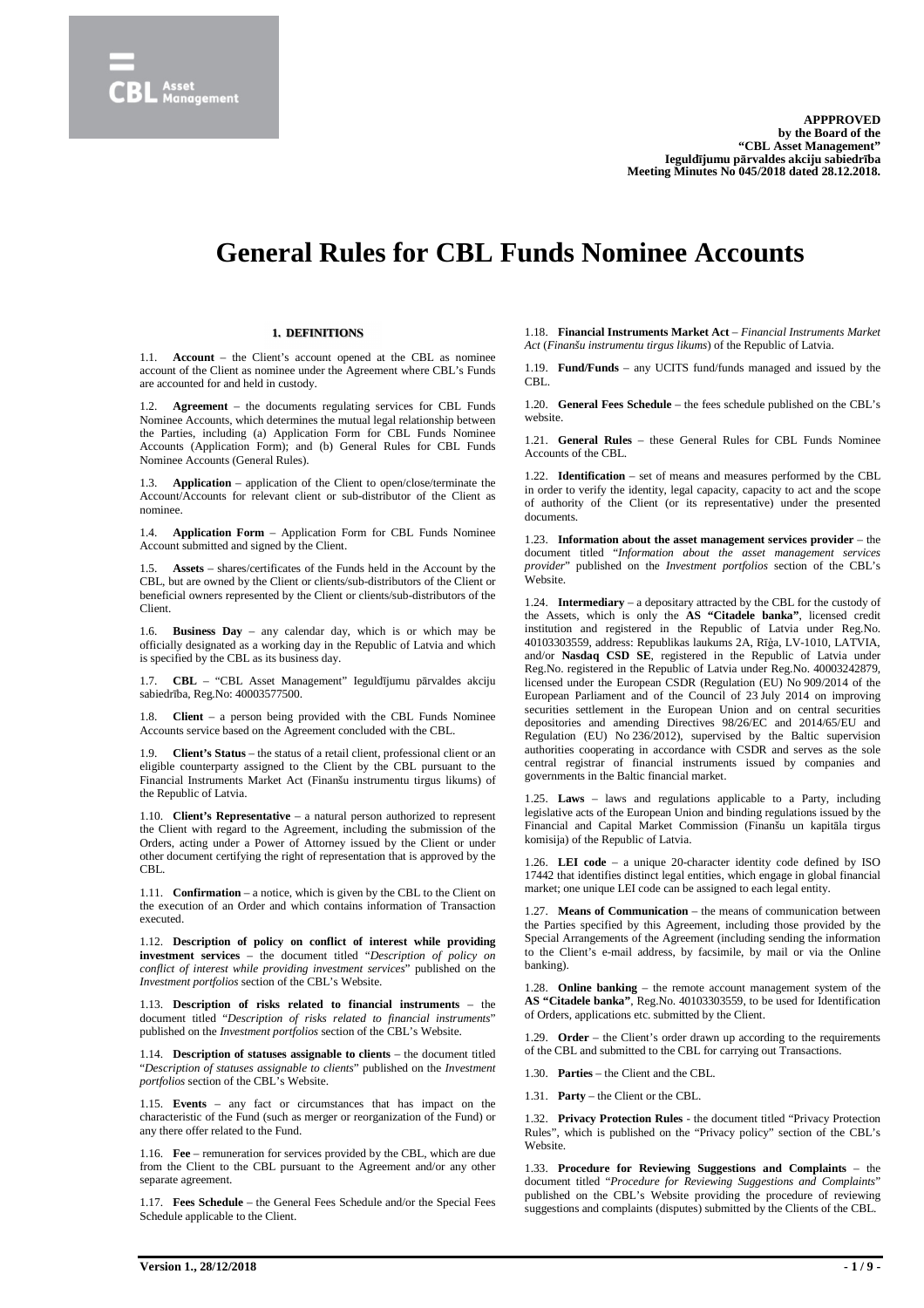1.34. **Report** – a document prepared in accordance with the requirements of the Laws, which provides information on the Assets and the balances of the Account, including the deals executed during the Reporting period, as well as the balance of the Assets of the Account at the end of the Reporting period.

1.35. **Reporting period** – the period of time from the first until the last day for which the Report is being prepared to the Client.

1.36. **Special Fees Schedule** – a fees schedule for the services provided by the CBL, which is different form the General Fees Schedule and which has been separately agreed with the Client in writing.

1.37. **Transaction** – the Client's transaction with Fund executed via the CBL, including the purchase and redemption of the shares/certificates of the Fund and transfer between the Accounts.

1.38. **Transaction Execution Policy** – the document titled "*Transaction Execution Policy for Provision of Services*", which is published on the CBL's Website and which regulates the execution and performance of transactions.

1.39. **Website** – the website of the CBL at www.cblam.lv.

## **2. GENERAL PROVISIONS**

2.1. CBL opens and services the Account/Accounts, accepts and executes Orders, and provides any other services to the Client as provided by the Agreement.

2.2. Any Account shall be opened to the Client only as nominee account.

2.3. No account/accounts for cash/money assets shall be opened and serviced by the CBL under this Agreement.

2.4. Only shares/certificates of the Funds managed and issued by the CBL shall be held in the Account. The current Funds list can be found on the CBL's Website.

2.5. Any transfers of the shares/certificates of the Funds to/from the Accounts from/to another accounts (except transfers between the Accounts) are allowed only with prior and separate approval of the CBL and in such case the Client is obligated to cover all CBL's transfer and such like expenses.

2.6. The Transaction Execution Policy, Description of policy on conflict of interest while providing investment services and other documents related to the services provided by this Agreement are available to the Client for inspection on the CBL's Website. Any information concerning investment services and investor protection that is available electronically may be requested and received by the Client during the effective period of the Agreement in paper form at the CBL.

2.7. Upon the CBL request, the Client is obligated immediately provide the CBL information about the Client's clients/sub-distributors or their represented beneficial owners, whose Assets are or potentially will be deposited in the Account. Such information shall include identification data of such person, as well as copies of documents, which confirm such information.

2.8. These General Rules shall be considered as an annex and integral part of the Agreement concluded between the Parties, which are accepted as binding and applicable by the Party at the moment of signing the Application Form.

2.9. The CBL is entitled to unilaterally amend the provisions of these General Rules pursuant to the procedure set by the Agreement. Unless before the effective date of the amendments to the General Rules the Client submits its objections in writing to the e-mail address of the CBL asset@cbl.lv, or via Online banking, it shall be considered that the Client has agreed to the said amendments and accepted them. Shall the CBL receive the objections sent to its e-mail address **asset@cbl.lv** or via the Online banking but the Parties fail to execute a mutual written agreement in this regard, the amendments shall take effect on the date specified therein and the respective Party shall be entitled to unilaterally terminate the Agreement with immediate effect pursuant to the procedure set by these General Rules.

2.10. If the provisions of the General Rules are contrary to the provisions set by the Application Form, the provisions of the General Rules shall be applied insofar as:

- (a) the provisions of the General Rules are more advantageous to the Client than those stipulated by the Application Form, and/or
- (b) they have been included in the General Rules pursuant to the requirements of the Laws.

2.11. If Agreement requires execution of Agreement's provision to be amended in writing, it shall be considered that it can also be amended electronically if Identification of the Client can be ensured. Identification of the Client shall be considered as ensured if the Client authenticated itself by means of the Online banking. If the Client transmitted the order to the CBL electronically as mentioned before, *inter alia* ordered to change the form of receiving Report, and the CBL accepted such a request by executing such a change, it shall be considered, that Parties have agreed on such amendments of the Agreement in writing.

2.12. Requirements provided by the Laws of the Republic of Latvia shall be applicable to interpretation, verification of the legal effect and any other legal aspects of these General Rules or any other part of the Agreement.

2.13. The person signing the Agreement on the Client's behalf by the virtue of his/her signing undertakes in his/her capacity as an individual (natural person) all the Client's obligations provided by the Agreement and is liable for fulfilment of such obligations with all his/her property, as well as undertakes to compensate to the CBL all its damages and expenses related to the Agreement, if at the moment of the concluding of this Agreement this person is not authorized to represent the Client or exceeds his/her powers of authorization or is acting contrary to the interests of the represented Client.

2.14. The Client hereby warrants and affirms that during the effective period of the Agreement the Client:

(a) without a prior consent of the CBL will not transfer, pledge or otherwise encumber the Assets;

(b) will accept all the transactions with the Assets executed by the CBL as well as any rights and obligations resulting therefrom, provided that the CBL has acted in accordance with the Agreement;

(c) will immediately notify the CBL of any changes in the information specified by the Agreement or related to it;

(d) will provide the CBL with all the required information and documents as well as carry out any other activities in order to ensure the provision of services and performance of the Agreement;

(e) will follow and get acquainted to all the amendments made to these General Rules;

(f) will ensure that all the Client's representations and other information provided by the Client with regard to this Agreement, including the information on the Client and is beneficiaries, experience in the field of investments, as well as on the position of the Client's assets is going to be true, complete and up-to-date;

(g) will not transfer, pledge or otherwise encumber the Client's Assets for the benefit of third parties;

(h) affirms that the money assets to be transferred for the Assets, including their origin and source will be legal, and neither the Laws nor agreements with third parties will be violated as a result of their transfer and it will not be related to money laundering;

(i) will provide the CBL with all the necessary documents requested by it in order to ensure the Identification of the Client and its representatives as well as verification of the scope of authorization and powers of such representatives;

(j) will not use the Assets for any unlawful purposes;

(k) affirms that all the documents and information provided by the Client to the CBL will be true, complete and legally valid.

2.15. If requested by the CBL, the Client, which is legal entity, immediately notifies the CBL in writing about either the LEI code assigned to the Client or its absence. By accepting these General Rules, *inter alia* in the case specified by this Article of the General Rules, the Client, which is legal entity, during the effective period of the Agreement irrevocably authorizes the CBL to arrange and/or maintain the LEI code of the Client. Nothing provided by this Article of the General Rules shall be considered as a commitment of the CBL to perform activities mentioned before.

2.16. The Agreement may cover service for Account or for several Client's Accounts.

2.17. The CBL does not provide any investment advice nor recommendations, including to any potential Client.

# **3. ACCOUNT, ACCOUNT OPENING, SERVICING AND CLOSING. HOLDING OF THE ASSETS.**

3.1. In order the Account is opened the written Application for Account opening shall be submitted by the Client to the CBL considering all specifications required by the CBL.

3.2. The CBL agrees/rejects in writing the opening of the Account no later than in 5 Business Days after receiving of the Application.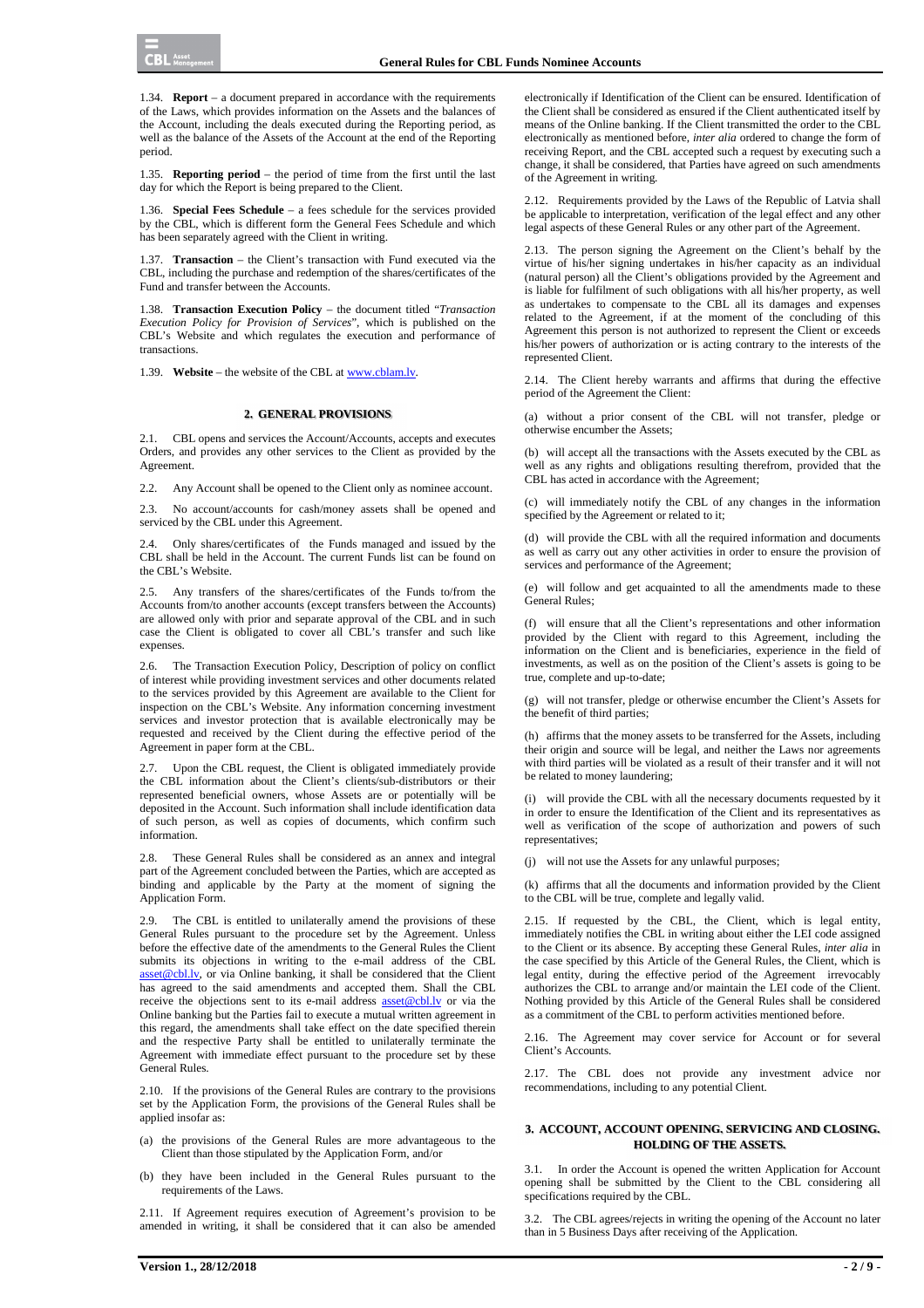$CRI$  Asset

3.3. The Account shall be considered as opened if the CBL informs the Client about this in writing, inter alia by providing the number of such Account.

3.4. The Client and/or clients/sub-distributors of the Client are beneficial owners of the shares/certificates of the Funds and/or represent final investors, and the CBL only holds such shares/certificates in custody.

3.5. The CBL executes the closing of the Account after receiving of the corresponding Application by the Client, if there are no Assets in such Account.

3.6. If so requested by the CBL, the Client is required to provide separate order in a required form and other specifications for any money transfer to the account of another bank or such like institution, including money assets transfers either in respect of the Events and/or of redemption/sale of shares/certificates of the Fund.

3.7. All operations/transactions with Assets are recorded in the Account.

3.8. Order serves as the basis for accounting entries in the respective Account, transfer of Assets from or to the Account.

3.9. Any transfers of the shares/certificates of the Funds according to the Client's Order shall be made only from/to Accounts, and any transfers of the shares/certificates of the Funds from/to Account to/from another non-CBL's account is made only upon separate approval by the CBL.

3.10. The CBL ensures custody of the shares/certificates of the Funds using the services provided by Intermediaries. A list of Intermediaries is provided by the Annex of the Transactions Execution Policy. Upon the Client's request the CBL provides the Client with information as to which of the shares/certificates of the Funds are held in the custody of which Intermediary. The Intermediary themselves may involve other person (subcustodian) in the provision of the Funds custody services.

3.11. The CBL is entitled to hold the shares/certificates of the Funds in an account opened with the Intermediary in the name of the CBL together with Funds owned by other clients of the Client without identifying the individual clients or by opening a sub-account for each client. The CBL notifies the Intermediary in the event it holds Funds with the Intermediary for the benefit of CBL's client/clients. By signing this Agreement the Client certifies that it has read the information on the safe custody of Funds provided by the CBL, including the information on custody of the Funds owned by the Client in nominal accounts.

3.12. The CBL is entitled to keep a record of the Client's clients/subdistributors/beneficial owners in the Funds pursuant to the applicable laws of the Republic of Latvia by reflecting such ownership in an accounting entry in the Account.

3.13. The CBL is not entitled to use the Client's Assets for its own transactions with the Intermediary unless the Parties agreed separately in writing.

3.14. Where the CBL/Intermediary is required pursuant to the applicable laws of the Republic of Latvia or any other country, or pursuant or a special agreement, to deduct a tax, duty or another deduction from the Client's income or other transfers, the amount to be transferred to the Client shall be reduced for the amount of such retention and expenses.

3.15. The CBL is entitled to make correction to any entries in the Account without Client's approval where such entries have been mad as a result of mistake or technical error, or where such correction are made by the Intermediary.

3.16. The CBL is entitled to block the Account or restrict any activities with Assets in any of the following cases:

- (a) the CBL suspects money laundering, connection with financing of terrorism and/or other violations of laws or regulations;
- (b) where provided by the laws, including upon request buy the governmental or judicial authorities.

# **4. ORDERS**

4.1. The Client's Order executed by the Means of Communication specified by the Agreement, certifies that such Order was authorized by the Client. The CBL is not obliged to verify the validity and scope of the authority of the user of the above mentioned Mean of Communication.

4.2. Client's disclosure of the Mean of Communication provided by the previous Article to any person related to the Client shall be considered as the Client's authorization for that person to submit the Order under this Agreement, including at the Client's expense.

4.3. All operations made under this Agreement using the specified Means of Communications, including if carried out by an unauthorized person, are binding to the Client.

4.4. Any Orders submitted using the specified Means of Communication

have the same legal effect as those signed manually by the Client itself. Any such Orders are sufficient to incur the Client's liability and to be used as evidence, including in court.

4.5. Any Order shall be filled clearly and precisely according to the requirements of the Agreement and other requirements laid down by the  $CRI$ 

4.6. The following information shall be specified by the Client in the Order:

- (a) Order type (purchase/redemption/transfer);
- (b) Fund's name, stating the information which allows it to be clearly identified (ISIN code etc.);
- (c) number/numbers of the Account/Accounts for respective Order;
- (d) any other information that the Client or the CBL deems necessary or which is related to the execution of the Order.

The Client is obligated to provide documents, if such requested by the CBL for the execution of the Order.

4.8. The CBL is entitled to interpret any definitions and abbreviations used in the Orders in line with the common market practices.

4.9. The submission of an Order to the CBL serves as a confirmation that the Client has acquainted itsefl and consents to the Transaction Execution Policy, Fund's prospectus and rules, and General Rules effective at the time of submission of an Order.

4.10. The CBL is entitled not to accept an Order, refuse to execute it or to suspend the execution of an accepted Order upon the occurrence of any of the following circumstances:

- there is no Account opened for particular client/sub-distributor of the Client or it is closed/blocked under conditions of the Agreement;
- (b) the CBL has a reasonable suspicion that the Order has not been submitted by the Client; and/or
- (c) the Order has been submitted not in compliance with the requirements of the Agreement or other requirements of the CBL or requirement of the applicable law; and/or
- (d) the provisions of the Agreement do not provide for the performance of the activities specified by the Order; and/or
- (e) the current amount of Funds in the Account is not sufficient for the complete execution of the Order; and/or
- (f) the current amount of money transferred to the account specified by the CBL in the relevant currency is not sufficient for the complete execution of the Order; and/or
- (g) the CBL suspects that activities stated in the Order are related to money laundering or any other illegal activity; and/or
- (h) the submission or execution of the Order is not possible due to technical reasons; and/or
- (i) the CBL is unable to service the Fund specified in the Order; and/or
- (j) if there is disagreement between the Parties concerning the terms of the Order or the fact of submission of the Order or similar circumstances; and/or
- (k) due to any other conditions that, in the opinion of the CBL, prevent or complicate the execution of the Order, or may affect the interests of the Party adversely; and/or
- (l) the Client is in breach of the Agreement or other contractual relations between Parties;
- (m) in any other cases referred to in the Agreement or any other agreements between the Parties.

4.11. When executing the Orders, the CBL shall comply with law of the Republic of Latvia and of the respective foreign countries and observe fair market practices. Any Order shall be executed in accordance with the Transaction Execution Policy, terms of Fund prospectus and rules, and market practices.

4.12. In order to cancel/change an Order, the Client shall submit a relevant Order. The Client may cancel/change an Order only with the consent of the CBL, provided that the Order has not yet been executed. Where the Order has already been executed, it is binding for the Client.

4.13. The Client is obliged to execute all instructions required by the CBL (including, but not limited to transfer money assets to the Fund's account; provide its account number for the transfer of money for redemption of the Fund; and such like). The CBL is no liable for execution of Order, if above mentioned instructions are not met.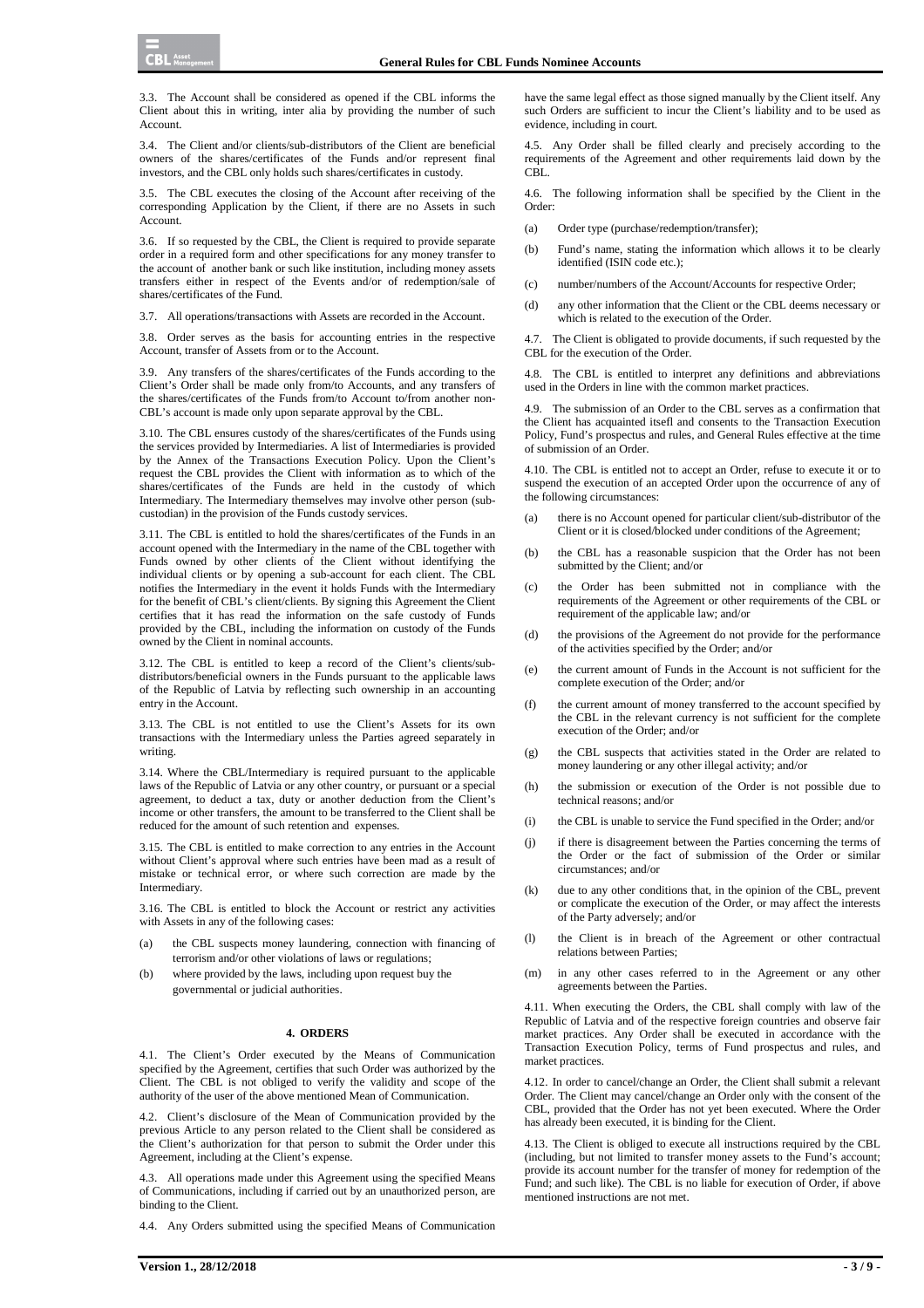#### **5. INFORMATION EXCHANGE. MEANS OF COMMUNICATION.**

5.1. In order to exchange information, submit the Orders and Confirmations or other documents, the Parties employ the Means of Communication elected by the Client for the Agreement.

5.2. Any personally addressed information shall be communicated to the Client by the CBL using one of the Client's Means of Communication known to the CBL.

5.3. The CBL is entitled to communicate any information not addressed personally to the Client by publishing it on the Website if the Client has access to the Internet. The Parties agree that by giving notice of its e-mail address the Client confirms that the Client has access to the Internet and the Client agrees to receive information from the CBL by electronic means.

5.4. Any CBL's information shall be deemed communicated to and received by the Client as of the moment when it is communicated through the Means of Communication, delivered to the Client in person or published on the Website. Where the information is sent to the Client via post, it is deemed to have been received by the Client on the seventh (7) day after the date of postage regardless of actual receipt. The Client is obliged to examine carefully the information communicated to the Client or published on the Website and to follow any changes thereto.

5.5. No information provided by the CBL may be considered as an advice or recommendation to the Client to make or not to make investments in the Funds.

5.6. Each Party is entitled to record telephone conversations and other conversations between the Parties and to use such recordings as evidence, including in court, for the settlement of any disputes between the Parties and/or any third parties. The Client is obliged to inform the Client's Representative that conversations may be recorded.

5.7. The Client is aware that the use of such Means of Communication as e.g. the use of email for communication between the Parties, and sending any data via email involves data transmission risk and during the transmission information may be distorted or become known to third parties. The Client undertakes this risk.

The Client shall carefully become acquainted with all the information provided to it, including the information published on the CBL's Website, and follow any modifications thereto.

5.9. If under the Agreement the CBL is entitled to provide information to the Client in several forms and/or by several Means of Communication, the information shall be considered as provided by the CBL if it has been done by at least one of the respective forms or means.

5.10. For the exchange of information, the Parties shall use the language elected by the Client. The Client is aware that the core working language of the CBL is Latvian and therefore not all of the documents can be made provided to the Client in other languages.

5.11. The Client shall ensure that the CBL is able to reach the Client by the Means of Communication at any time. The CBL shall not be held liable for any damage incurred by the Client where the CBL had attempted to reach the Client by the Means of Communication but the Client was not reachable.

5.12. The documents submitted by the Client by the Means of Communications shall have the same legal effect as the documents signed in person, provided the Client has been authenticated as the submitter of the document.

5.13. On the CBL's request, the Client shall submit to the CBL the original of any document submitted by Means of Communication, including the documents, which are confirmed by the Client's own signature.

5.14. The Client shall immediately notify the CBL on any changes in the Identification data of the Client or in any other information specified in the Agreement and on the CBL's request to provide all the necessary information and documents, executing them in accordance with the requirements set forth by the CBL.

5.15. If the Client has access to the Online banking of the **AS "Citadele banka"**, registered in the Republic of Latvia under Reg.No. 40103303559, address: Republikas laukums 2A, Rīģa, LV-1010, LATVIA, the Orders, Order Confirmations and Applications to open/close the Account can be provided by such Online banking as well.

5.16. The information sent to the Client shall be considered as received by the Clients, if it is sent via the Bank's Online banking and/or to the address and/or e-mail address specified by the Agreement.

# **6. CBL'S FEE AND FEES SCHEDULES. COSTS AND OTHER EXPENSES**

6.1. The Client shall pay to the CBL the remuneration specified by the

Fees Schedule unless the Special Fees Schedule provides otherwise. If the Parties have agreed to a Special Fees Schedule, all fees provided by the General Fees Schedule, which are not specified by the Special Fees Schedule, shall be applicable to the Client.

Agreement in accordance with the Fees Schedule.

6.3. The CBL is entitled to amend unilaterally the General Fees Schedule pursuant to the procedure specified by the General Rules. Unless the CBL receives the Client's objections sent to its e-mail address asset@cbl.lv or via Bank's Online banking until the effective date of the amendments, it shall be considered that the Client has accepted the respective amendments. Shall the CBL receive the Client's objections against the amendments to the General Fees Schedule sent to its e-mail address **asset@cbl.lv** or via Bank's Online banking until the effective date of the amendments, the Parties shall either agree on a Special Fees Schedule applicable to the Client or, shall the Parties fail to reach such an agreement, the amendments to the General Fees Schedule shall take effect on the specified date and the Client may unilaterally terminate the Agreement pursuant to the procedure prescribed therein.

6.2. The Fees for the services are charged in accordance with the General

6.4. The applicable Fees is due no later than at the first day of the next month.

6.5. The CBL is entitled, including without separate Order, to write off the fees, taxes, duties and other charges, if applicable from the amounts transferred from/to the Client in respect to Orders. If not covered separately by the Client, the CBL is entitled to cover Fees and other applicable expenses from the Assets.

6.6. The Client shall compensate all expenses incurred by the CBL, which are related to the services provided by the Agreement.

6.7. The applicable taxes, duties or other similar expenses, if any, are not included in the remuneration of the CBL and/or third parties.

6.8. In addition to the Fees, the Client shall compensate the CBL for any other expenses specified by the Agreement which incurred in the course of providing the services (including but not limited to the taxes, duties and similar charges payable by the Client, service fees other third parties). The CBL is entitled to cover the expenses specified by this Article from the money assets provided by the Client and/or Assets without the Client's additional consent.

6.9. Prior to concluding the Agreement as well as throughout all its validity period, the CBL ensures that adequate information is available to the Client, enabling to assess the nature of the services being provided by the CBL, the risks related thereto, costs and associated charges, including information on the CBL, the investment strategies offered by it and the risks associated with investments in the respective financial instruments or with the specific investment strategy, including by publishing and providing regular updates of information published on the CBL's Website.

6.10. If the applicable laws require the CBL to provide the Client mandatory information, such can be can be provided by the CBL in the Report and/or in any other separate document (for example by the *ex post*  information on costs and associated charges).

6.11. Information of CBL funds target markets, commissions and ongoing charges, as well as Key Investor Information Document (KIID) for each Fund are available on the CBL's Website.

# **7. RISKS RELATED TO THE INVESTMENTS**

7.1. By entering the Agreement, including by becoming acquainted and accepting these General Rules, the Client and the person signing the Agreement on the Client's behalf affirms that the Client possesses sufficient knowledge and experience in order to assess and undertake the risks related to the investments in the shares/certificates of the Funds, including the risk of complete or partial loss of capital, which is related to the following main risks:

(a) **Economic risk** – possibility to suffer additional expenditures and/or loss due to adverse events of economic nature; the economic risk is related to: **price risk** – possibility to suffer additional expenditures and/or loss due to Financial instruments' price fluctuation; **currency risk** – possibility to suffer additional expenditures and/or loss due to adverse exchange rate fluctuations, including where the investment currency differs from the Base Currency of the Investment Portfolio, which may increase or reduce the profit or loss generated in non-Base Currency; **interest rate risk** – possibility to suffer additional expenditures and/or loss due to adverse market fluctuations resulting in changes of interest rates in the financial markets; Economic risk has impact either on the generated income and the value of the Investment Portfolio;

(b) **Inflation risk** – possibility to suffer additional expenditures and/or loss due to deflation of currency and decrease of its purchasing power;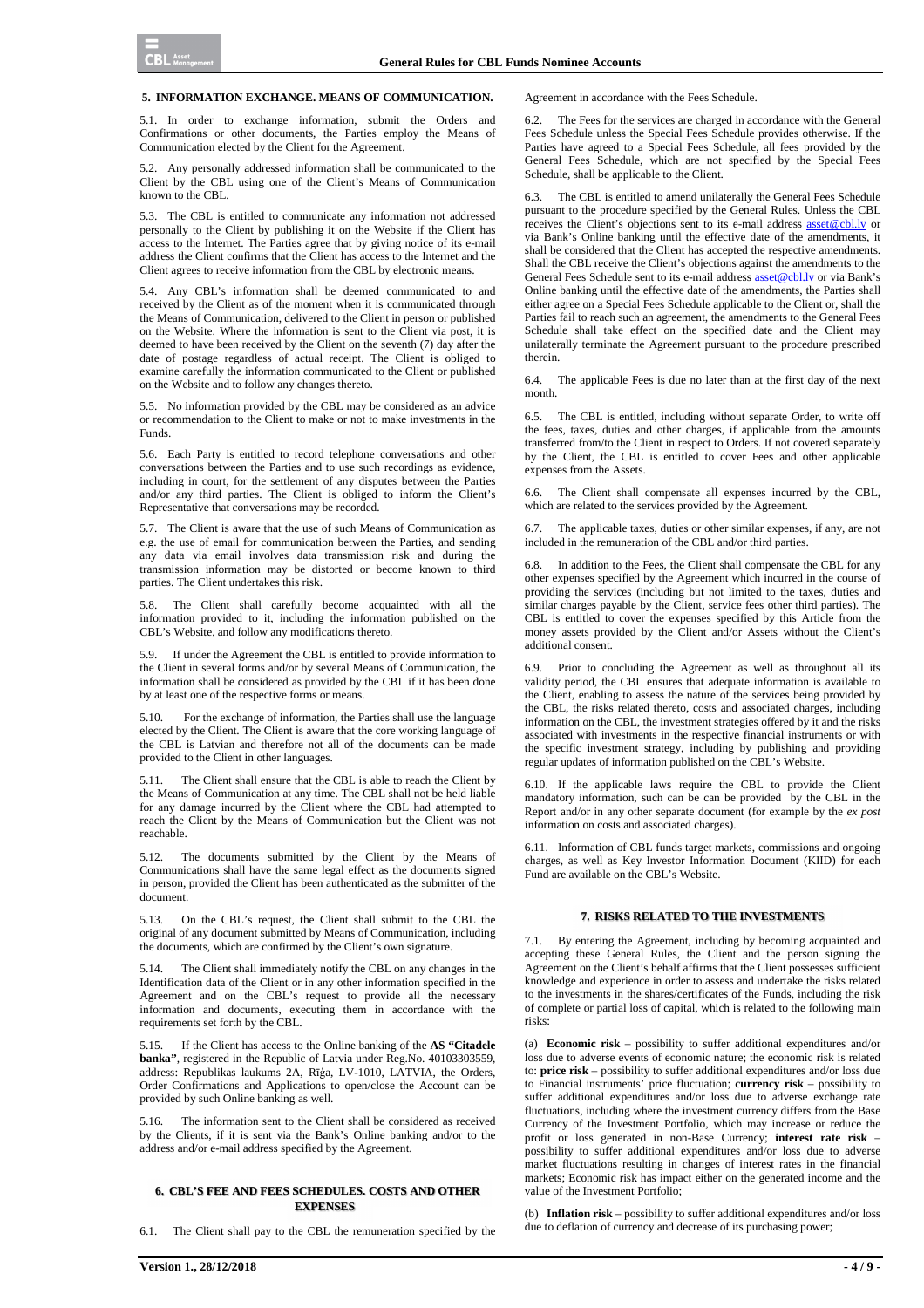(c) **Liquidity risk** – possibility to suffer additional expenditures and/or loss due to insufficient market liquidity, that is difficulty or impossibility of selling the currency or the Financial instruments within the desired time and in the desired amount; in respect of certain Financial instruments the liquidity can result from overdue or incomplete fulfillment of obligations by the business partners; Liquidity risk can be related to certain Financial instruments and/or their respective market or to overall market liquidity shortage (liquidity crisis); in some cases liquidity risk may result in impossibility of selling Financial instruments, which, in turn, may cause breach of the Investment Policy, as well as create obstacles for withdrawing the Investment Portfolio completely or in part;

(d) **Financial instrument risk** – depends on the category of the Financial instruments involved: shares, bonds, money market instruments, derivative Financial instruments and such like; certain Financial instruments are highly volatile, which may contribute to the expected return but may also generate loss;

(e) **Financial instrument issuer risk** – possibility to suffer additional expenditures and/or loss due to value decrease or loss of the Financial instruments resulting from the failure of the respective issuer to meet its obligations, its poor financial performance, insolvency and such like;

(f) **Industry risk** – possibility to suffer additional expenditures and/or loss due to fluctuations specific to Financial instruments in certain industries; this risk can be mitigated by investing the Investment Portfolio Assets in a variety of economy sectors;

(g) **Intermediary/Bank risk** – possibility to suffer additional expenditures and/or loss due to an action or omission of an Intermediary/Bank (including amendments in the terms of providing service, fraud, negligence, improper custody of Assets held by Intermediary/Bank and such like) or due to the flaws in the system of safe custody of Financial instruments on behalf of third parties in certain countries;

(h) **Intermediary/Bank insolvency risk** – complete or partial loss, or continuous inaccessibility of the Client's Financial instruments, impeded or impossible execution of orders, impossibility to exercise rights vested in the Financial instruments (for example voting rights) or unavailability of information, which is caused by the insolvency (bankruptcy) or other similar proceedings suspending the operation of the Intermediary/Bank holding the Client's Financial instruments or involved in the execution of orders; the custody of the Financial instruments can be subject to the foreign Laws or market practice, which is significantly different from the Laws or market practice effective in the Republic of Latvia, moreover, the Client's rights to the Financial instruments can be affected by unanticipated resolutions of the legislative, executive and/or judicial authorities of the respective country; the Client may fail to recover the Financial instruments, yet, in the course of the insolvency proceedings of the Intermediary/Bank their value may be completely or partially compensated in money after the value of the Financial instruments is assessed in accordance with laws and regulations of the respective country; in the case of Intermediary's insolvency or other similar proceedings, there is a risk that neither the Financial instruments nor their value in money can be recovered;

(i) **Non-performance risk** – possibility to suffer additional expenditures and/or loss due to non-performance of obligations assumed by a market participant towards the Client or the CBL for the Client's benefit, or insolvency of such market participant, or suspension of its operation;

(j) **Legal risk** – possibility to suffer additional expenditures and/or loss due to any amendments to the Laws or implementation of any resolutions/enactments of legislative, executive or judicial authorities resulting in seizure or other types of blocking regarding to the Assets (including held by an Intermediary), which prevents the free disposal of Assets;

(k) **Foreign laws application risk** *–* possibility to suffer additional expenditures and/or loss due to application of the Laws or market practice of the country where the Intermediary is registered, which are significantly different from the Laws and market practice of the Republic of Latvia regarding to the custody or bookkeeping of the Financial instruments, as well as actions, omissions and liability of the Intermediary or sub-Intermediary engaged by the Intermediary for the purposes of custody, and the Client's right to the Financial instruments can be affected by unanticipated resolutions of the legislative, executive of judicial authorities of these foreign countries;

(l) **Country or political risk** – possibility to suffer additional expenditures and/or loss due to any trade or circulation restrictions imposed in respect of the Assets as a result of events affecting political or economic stability or further development of the country or region, including corruption in the administrative or financial system of the country, introduction of economic sanctions against the country as a whole or against any specific individual or legal entity, including to combat terrorism and/or money laundering;

(m) **Operational risk** – possibility to suffer additional expenditures and/or

loss due to a failure of electronic or other systems, flaws in financial and capital market infrastructure, network disruption, as well as faults of Deals execution technologies, Management, recording and control procedures or action/omission of the staff and/or unlawful activities of third parties, including fraud, forgery and such like;

(n) **Communication risk** – possibility to suffer additional expenditures and/or loss due to disruptions in operation of software or electronic devices for the Client or a third party, data transmission error, unauthorized access, distortion of information to be submitted and such like;

(o) **System risk** – possibility to suffer additional expenditures and/or loss due to the problems with technical equipment or communication devices of Intermediaries or other institutions involved in Management of the Investment Portfolio, impeding timely execution of settlements or Deals;

(p) **Information risk** – possibility to suffer additional expenditures and/or loss due to unavailability of actual and complete information on the prices of Financial instruments, currency exchange rates, or trends of the financial and capital market.

7.2. By putting Order regarding shares/certificates of the Fund, the Client undertakes all investments' risks specified by such Fund prospectus and/or rules and all damages caused therefore to Client or its related person by such risks thereof.

7.3. By signing the Agreement, including by becoming acquainted and accepting these General Rules, the Client affirms that:

(a) the Client has read the Description of risks related to financial instruments, which is available on the CBL's Website;

(b) the Client has been provided with complete and comprehensive information on the risks related to the investments in the shares/certificates of the Funds, and the Client is aware that listing of all the risks is impossible and the CBL can only disclose the most substantial of them;

(c) the Client undertakes all the risks related to the investments in the shares/certificates of the Funds, including the risks provided by the Chapter 7 of the General Rules, and hereby waives any claims against the CBL with regard to recovery of losses/damage incurred due to occurrence of any of such risk events.

If a professional client or eligible counterparty status is assigned to the Client, it shall be considered that the Client has sufficient experience and knowledge to understand all investment risks, including those specific to the particular shares/certificates of the Funds.

## **8. TERMINATION OF AN ACCOUNT**

8.1. The Client is entitled to terminate the Account at any time by submitting a respective Application to the CBL.

Termination of the Account is performed pursuant to the following procedure and subject to the following:

(a) the Client shall submit to the CBL the Application on termination of the Account/Accounts;

(b) the CBL immediately commences the realization of all of the Assets in particular Account/Accounts;

(c) the CBL is entitled, at its own discretion, carry out the activities, which are necessary for the realization of the Assets (including but not limited to the sale/redemption of the shares/certificates of the Funds);

(d) after realization of all the Account's Assets, as well as assessment and withholding of all the applicable Fees, taxes, duties and other charges, the money balance is transferred to the Client's account specified by the Client;

(e) if the CBL, due to any circumstances beyond its control, cannot realize the Investment Portfolio in full within 10 (ten) Business Days of the receipt of the Application, the CBL immediately notifies the Client about this; in this case the CBL realizes the Assets to the extent it is possible and ensure that until the scheduled date of termination of the Account and/or Agreement the available part of the amount is transferred to the Client's account specified by the Client, but the remaining part will be transferred after realization of the respective Assets;

(f) the Account and/or Agreement shall not be terminated if there are Assets, whose realization is impossible or impeded due to the circumstances beyond the CBL's control, remain in the Account; in the case specified by this Article, the Agreement shall remain in effect to the extent necessary for the maintenance and termination of the Account, including but not limited to the Client's obligation to pay the Fees to the CBL and to cover any expenses related to;

(g) circumstances beyond control of the CBL, due to which realization of the Account's Assets is impossible or impeded, provided by the Article 8.2. of the General Rules, include but are not limited to the following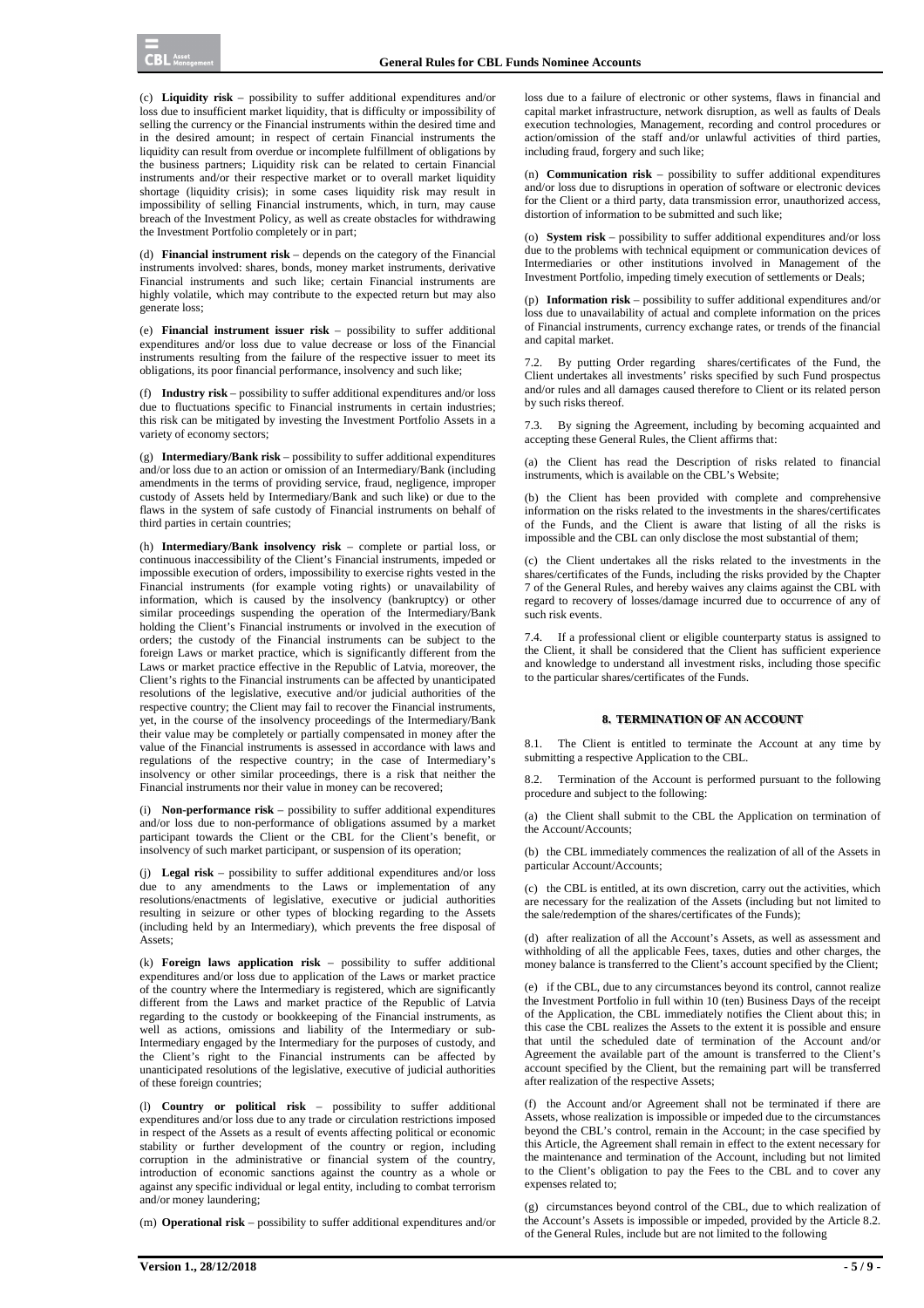- arrest, blocking or similar circulation restrictions imposed on the Assets; and/or
- early redemption of the Financial instruments is impeded; and/or
- the Bank does not provide execution of deals with the respective financial instrument;

(h) before any money assets are transferred to the Client, any Fees and other expenses, which are due, shall be withheld (included but not limited to the taxes and fees charged to the Client, service charges of third parties).

8.3. Shall the Client be willing to follow different procedure for the termination of the Account, including that all or part of financial instruments of the account are transferred to the Client, the Client shall conclude a prior separate agreement with the CBL in this regard in writing.

The Client is aware and agrees that the CBL is entitled to consider that the Client has submitted the Application on the termination of the Account/Accounts (which means, inter alia, that the CBLf8. is entitled to apply the provisions of Articles  $8.2(p) = 8.2(p)$ . of the General Rules as well), if at least one of the following circumstances has occurred:

(a) the Client has performed any activities with regard to the Account without the consent of the CBL; and/or

(b) the Client has violated the provisions of this Agreement (including provisions of these General Rules) and has not remedied such violation within one month of the receipt of the CBL's respective written notice; and/or

(c) the total balance of the Assets on the Account Accounts is less than EUR 1000; and/or

(d) in other cases specified by the Agreement, including these General Rules, including in the case of termination of the Agreement.

# **9. EVENTS RELATED TO FINANCIAL INSTRUMENTS**

9.1. The CBL is not obliged to notify the Client about any Events and the Client is obliged to obtain information about Events by itself using public sources of information, if so not required by the agreements between the Parties in writing.

9.2. If dividends, coupons or such like payments are applicable in respect of the Financial instruments of the Client's Assets, they shall be paid to the Client. If so requested by the CBL, the Client is required to provide separate order in a requested form and other specifications for any money transfer to the account of bank or such like institution.

9.3. Upon acquiring information about an Event, by the Client itself or from the CBL, the Client is obliged to assess it and to take a decision independently on the action to be taken. The information received from the CBL cannot be considered as advice or recommendation to take or not to take any action.

9.4. The CBL shall not be liable for any damages or expenses of the Client that may arise as a result of execution or non-performance of an Event.

9.5. If so agreed by the Parties in writing, the CBL represents the Client, including by executing voting rights, in the meetings of the investors, courts and such like.

# **10. CONFIRMATIONS**

10.1. A Confirmation shall be available to the Client no later than on the Business Day following the conclusion of the Transaction specified in the Order.

10.2. Where the Client finds any discrepancies between the Transaction specified in the Order and in the Confirmation, the Client is obliged to notify the CBL thereof immediately but no later than within one Business Day.

10.3. Receipt of a Confirmation alone does not mean that the ownership rights of the Assets referred to in the Confirmation are acquired. The ownership right of the shares/certificates of the Funds are acquired only when they have been recorded in the Account, as confirmed by an Account Report.

#### **11. INVESTMENT PORTFOLIO REPORTS**

11.1. During the effective period of the Agreement, the Client:

(a) is provided with the monthly Account Report prepared by the CBL free of charge, which includes financial information of the Account's Assets as at the last date of the respective month, the report of transactions executed by the CBL, as well as other information for such a report as required by the Laws;

(b) upon the Client's written request the Client may be provided with different type of repot, statement or extract prepared by the CBL for Fee specified by the Fees Schedule.

11.2. The CBL ensures that the Report is prepared not later than within 10 (ten) Business Days after the end of the month of the Report.

11.3. The CBL provides the Report to the Client by means specified by the Agreement, unless the CBL and the Client have separately agreed otherwise in writing.

11.4. The Client's duty is to go over contents of the Report. Shall the Client disagree with any of the CBL's actions indicated in the Report, the Client is entitled to submit to the CBL the claims in writing within 30 (thirty) calendar days after the Report is sent. After expiry of this period, all the activities of the CBL shall be considered as accepted by the Client and duly performed and the Client waives any claims against the CBL in this respect.

11.5. The CBL sends the monthly Account's Report in at least one of the ways elected by the Client of the Application Form:

(a) by e-mail to the address indicated by the Client;

(b) at the CBL's office on Client's request;

(c) via the Online banking;

(d) other form, if agreed between Parties in writing.

11.6. If the Client has access to the Online banking, when concluding the Agreement or during the effective period of the Agreement, the Client is entitled to elect to receive the monthly Report prepared by the CBL by the means of the Online banking of the AS "Citadele banka". The CBL is not responsible for any of the reports prepared by the AS "Citadele banka", including their content or accessibility by the Client.

11.7. Shall the CBL and the Client conclude a separate written agreement in this regard, the CBL sends the monthly Report by mail charging the Fee specified by the said agreement and/or the Fees Schedule.

11.8. Any requirements to the contents, frequency, deadlines, means of communication, delivery and such like of the Report, which are not provided by the General Rules or the Laws – including separate report for each transaction of the Account – are applicable only if so agreed between the Parties in Special Provisions of the Agreement.

11.9. Where the Client chooses to receive the Report by mail or the manner of receipt thereof is not specified, the CBL shall send the Report by mail.

# **12. LIABILITY OF PARTIES**

12.1. The Parties are liable for non-performance or undue performance of the Agreement pursuant to the requirements of the Laws of the Republic of Latvia.

12.2. Each Party shall indemnify the other Party for any damage, which it has caused to the other Party, in accordance in the order and in extent provided by the Laws of the Republic of Latvia.

12.3. The CBL is not liable for the damages suffered by the Client or its represented persons due to any reasons beyond the control of the CBL and/or where the CBL has acted in the framework of the Agreement and the Laws of the Republic of Latvia.

12.4. The CBL shall not undertake any liability with regard to the obligations or duties, as well as damage incurred by the Client or its represented persons due to any action/omission performed by the institutions providing money transfers or the Intermediaries, or any other third persons.

12.5. The Client is liable for the accuracy, completeness and timely updating of the data provided to the CBL, including but not limited to the information on the Client's knowledge and experience in the field of investments. The Client compensates to CBL all damages caused as a result of providing untimely, inaccurate or incomplete information.

12.6. Where the Client refuses to provide, completely or partially, the information requested by the CBL and/or required under the Agreement, or fails to inform timely the CBL about any changes in the above-mentioned information, the CBL shall not be responsible for any consequences incurred due to the lack of respective information at the CBL's disposal. The Client is aware, that in case of submission of untrue or uncomplete information, as well as not updated on time, the CBL is unable to completely evaluate the Client's suitability or adequacy of the provided services.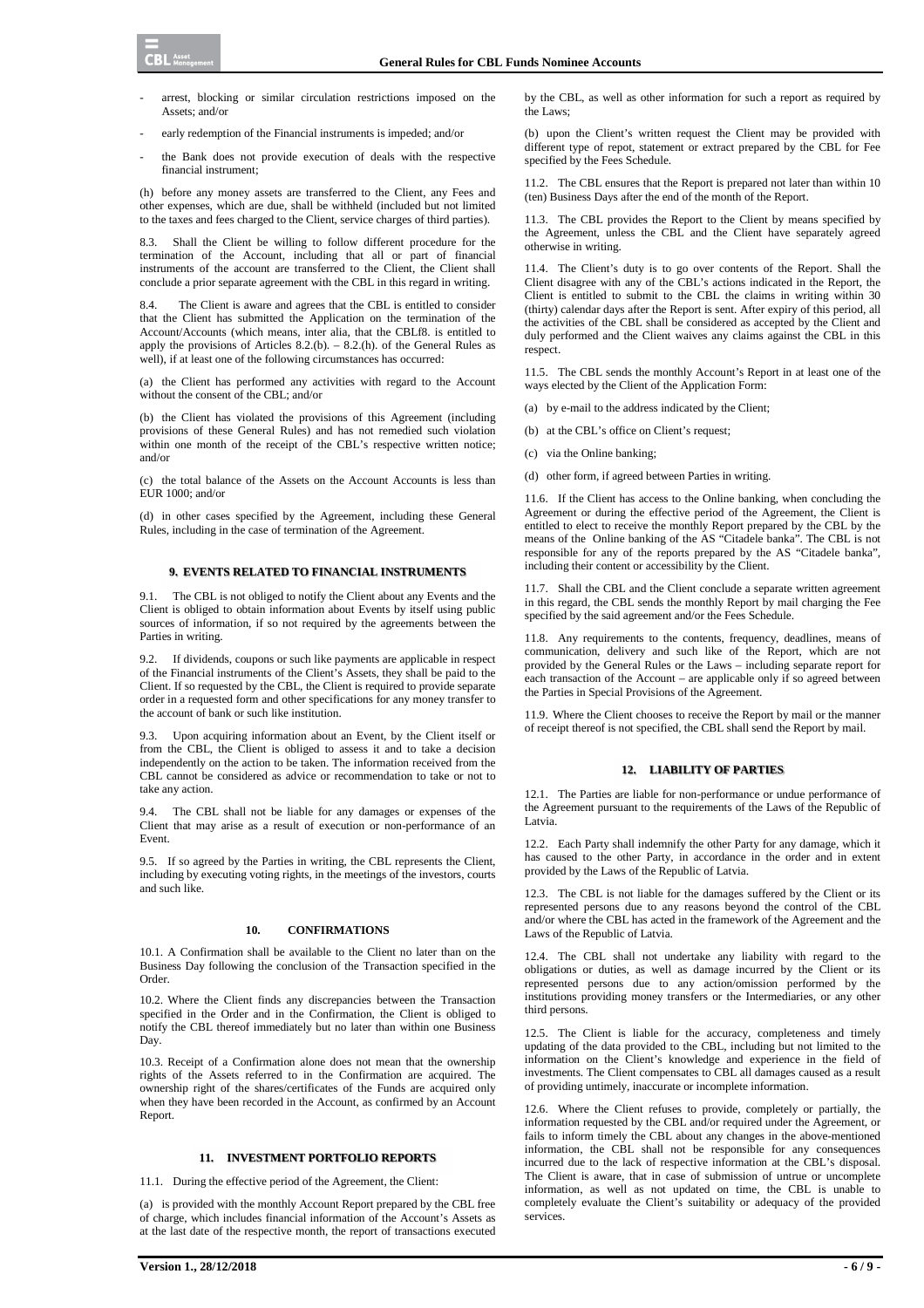12.7. The CBL shall not undertake any liability for damages and/or expenses incurred by the Client or its represented persons if:

(a) they were caused by an action/omission of third parties, including the institutions providing money transfers and Intermediaries, including if they fail to perform legally grounded orders of the CBL regarding to execution of transfers and performing settlements; and/or

(b) they were incurred due to initiated insolvency (bankruptcy), bankruptcy protection or similar proceedings in respect of a third party, including the institution providing money transfer or the Intermediary, as a result of which its operation has been restricted and/or the Assets have been lost or any dealing with them has been limited; and/or

(c) the settlement for transfers or transfer of the shares/certificates of the Fund is violated or failed due to the fault of the Client or a third party; and/or

(d) such damages and/or expenses were caused due to the execution of the Agreement, unless of the bad faith or gross negligence of the CBL's; and/or

(e) such damages and/or expenses were caused as a result of application of the foreign Laws or market practice, including the Laws on imposition of restrictions regarding to circulation or transfers of the Assets, currency exchange, etc.; and/or

(f) such damages and/or expenses were caused due to materialization of risk events specified by the Agreement, including price fluctuations of the financial instruments; and/or

(g) such damages and/or expenses were caused due to execution or nonexecution of the Events, as well as where the Client is not informed of such an Event and/or an offer related to the respective securities; and/or

(h) the Client transferred, pledged or otherwise encumbered the Assets for the benefit of a third party; and/or

(i) due to the action taken by governmental authorities and/or other parties, the Assets or its portion has been blocked, seized, subject to enforcement, etc.; and/or

(j) such damages and/or expenses were caused as a result of the Client having breached the Agreement, including these General Rules; and/or

(k) the damages and/or expenses are due to the CBL's reliance to the information provided by the Client (including information provided before entering in the Agreement) and/or due to the non-updating of such information in a timely manner; and/or

(l) any other case specified by the Agreement has occurred.

12.8. The Parties shall not be held liable for non-performance of the obligations set forth by the Agreement if:

(a) it was caused by an event of *force majeure*: natural disaster, fire, acts of war or terrorism, revolts, strikes, disruption of communication or information systems, amendments or supplements to the Laws or adoption or coming into force of such new enactments, rulings of the state, government or governmental authorities, as well as other similar events, which the Parties could not have foreseen or prevent and due to which the provision of services specified by the Agreement became impossible; and/or

(b) there are substantial adjustments to the laws of the Republic of Latvia or another country, including regarding to the operation of foreign currency exchange and stock exchange.

12.9. If either Party cannot perform its obligations due to events of *force majeure*, the respective Party shall notify the other Party within 5 (five) Business Days in writing about occurrence or coming to an end of the said events. As soon as the said events have stopped to exist, the respective Party shall perform its obligations under the Agreement without delay.

12.10. If the event of *force majeure* lasts more than 3 (three) months, the Party is entitled to terminate the Agreement.

12.11. Event of *force majeure* is not considered as justification to fail payments off the existing debts of the Party or any expenses, which have already been ascertained.

12.12. The CBL shall not be held liable for the damages and/or expenses incurred by the Client if the Client has failed to get acquainted with the provisions of the Agreement (including but not limited to the General Fees Schedule and these General Rules) and/or information contained therein.

## **13. TAXES AND DUTIES**

13.1. Within the scope of this Agreement, the CBL does not provide any tax advice or its estimation, and shall not be considered as the Client's representative in taxation matters.

13.2. All taxes, duties and other payments arising out of the transactions or Events shall be made by the Client or its representative independently, except where the obligation to make such a deduction, pursuant to applicable laws of the Republic of Latvia, the country of registration of the Intermediary, falls on:

#### the CBL or the CBL has undertaken it;

(b) the Intermediary or a third party that ensures or makes payment/transfers of the funds due to the Client.

13.3. The Client shall submit, upon request by the CBL and within the term of no less than five (5) Business Days, documents and information prepared in the form requested by the CBL that:

- (a) is necessary to calculate or withhold taxes, duties or any other payments incurred by the Client according to applicable laws of the Republic of Latvia or of the Intermediary, or to certify that such payments have been made, or that the Client's income or transactions are/are not subject to such taxes, duties or any other payments;
- (b) are required for the provision of services, acquisition, renewal, verification of Client's data, verification of the source of origin of the Assets.

13.4. The Client agrees that:

(a) the CBL is entitled to process the documents received from the Client and the data contained therein, as well as to forward them to the respective third parties, including the money transfer institutions and the Intermediary, as well as the supervisory or tax authorities of the country of registration of the issuer of the financial instruments or Intermediary engaged by the CBL;

(b) the CBL is entitled unilaterally and without any further consent /from the Assets of the Client or its representatives to withhold any fines, taxes or other expenses incurred as a result of the Client's failure to provide the documents requested under the Agreement before the date specified by the CBL.

# **14. CONFIDENTIALITY AND PROCESSING OF CLIENT DATA**

14.1. Any information provided by one Party to the other Party shall be deemed confidential and shall not be disclosed to third parties, unless the respective information:

(a) is publicly available; and/or

(b) is being disclosed to a person authorized by the Client; and/or

(c) concerns the existence, amount, grounds or collateral of the Client's debt and is being disclosed for the purposes of debt collection or to the Bank of Latvia (*Latvijas Banka*) under the on the Credit Register Regulations (*Kredītu reģistra noteikumi*) adopted by the Bank of Latvia (*Latvijas Bank*a); and/or

(d) is being disclosed to the money transfers institution, Intermediary or to the municipal, supervisory or judicial (arbitration) authorities of the Republic of Latvia or other countries, provided it is necessary for performance of the Agreement or where such information is being disclosed in accordance with the Laws of the country of registration of the issuer of financial instrument or Intermediary holding the Assets; and/or

(e) is being provided to the money transfer institution, the Intermediary or to the competent tax or other supervisory authorities of the Republic of Latvia or other countries in order to apply due taxes or duties with regard to transactions or other income related to the Assets; and/or

(f) is disclosed to pursuant to the Laws, the Agreement (including these General Rules) and/or the Privacy Protection Rules; and/or

(g) the Client's separate consent is provided in this regard.

14.2. In case of doubt information and documents shall be considered as confidential and shall not be disclosed.

14.3. The applicability period of confidentiality requirements provided by the Agreement shall be unlimited. The confidentiality requirements shall remain effective either during the effective period of the Agreement and after the Agreement's termination as well.

14.4. The Client shall undertake full responsibility for the treatment of the confidential information by its representatives/employees, including after termination of respective employment or representation relations.

14.5. The Client agrees to a mutual exchange of information between the CBL and the Intermediary with regard to transactions, the Client's accounts and any other information, which is necessary for the CBL in order to perform the Agreement.

14.6. The CBL informs that the processing of the natural person data in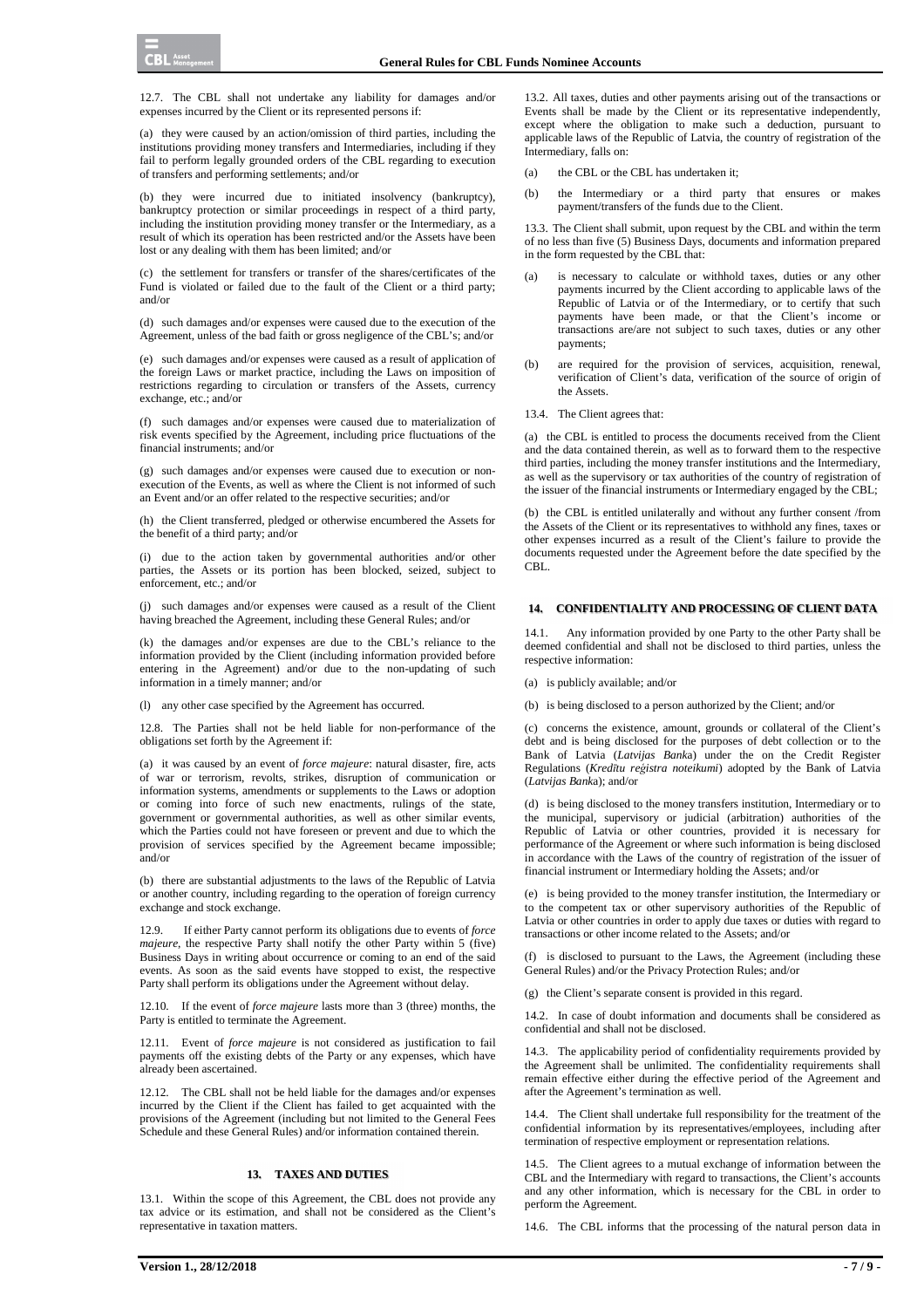the CBL is carried out in accordance with the Privacy Protection Rules approved by the CBL.

14.7. The CBL is entitled to process data of the Client and the Client's representative, including storage, transfer, request and receipt of personal data from any third parties and databases set up pursuant to the Law. In cases and in accordance with the procedure set out by the Laws the CBL is entitled to publish as well as disclose details of the Order, transaction and other information of the Client or its representatives to fulfil the duties provided for the CBL by the Laws. The CBL may involve third parties for performance of such actions and transfer the required information to such parties.

14.8. The purpose of data processing is provision of the services specified by the Agreement. The CBL shall be considered as the administrator of personal data processing.

14.9. The Privacy Protection Rules of the CBL is available to the Client on of the CBL's Website or the office premises of the CBL. The CBL is entitled to unilaterally make amendments to the Privacy Protection Rules.

14.10. The CBL is entitled to exchange information related to the Agreement and/or its services with the Intermediary, including any information about the accounts of the Client and transactions performed, and as well to submit to the Intermediary copies of this Agreement and documents related to it.

14.11. The Parties acknowledge that they are considered as independent controllers for the processing of personal data under the Agreement and, in connection with the processing of personal data, the Parties undertake to take all necessary technical and organizational measures to ensure that processing comply with the requirements of the legislation in force. The Parties agree that, in accordance with the requirements of the law, they will ensure that the data subjects are informed of the processing of their personal data under this Agreement and will, if necessary, obtain the consent of the data subject to the processing of his or her personal data for that purpose/-s.

# **15. PREVENTION OF CONFLICTS OF INTERESTS**

15.1. In the course of the providing services under this Agreement, a conflict of interests may arise between the CBL and the Client or between the clients of the CBL.

15.2. The CBL strives to take all the necessary and possible measures in order to identify and avoid or manage the conflicts of interests, which may arise between the CBL (including its employees and executives) and the Client, as well as between the Client and other clients of the CBL or related persons in the course of providing services under the Agreement. The CBL performs all the necessary and possible activities in order to identify and/or prevent the conflicts of interests, which may arise in the course of providing the services specified by the Agreement between the Client and the CBL (including its officials and employees) and/or other clients of the CBL.

15.3. For the purposes of identification and avoiding of the conflicts of interests, the CBL has adopted the *Policy on Conflicts of Interests,* which description can be found by the Client at the office premises of the CBL or on the CBL's Website.

15.4. The Client is aware and agrees that in the course of the providing service the CBL executes the buying and redemption of the shares/certificates of the Funds established and/or managed by the CBL.

## **16. CBL'S KEY INFORMATION**

16.1. The key information of the CBL – name: "CBL Asset Management" Ieguldījumu pārvaldes akciju sabiedrība; registered office and headquarters address: Republikas laukums 2A, Riga, LV-1010, LATVIA; telephone: (+371) 67010810; facsimile: (+371) 67778622; registered with the Register of Enterprises of the Republic of Latvia (Latvijas Republikas Uzņēmumu reģistrs) on 11 January 2002 under unified registration No 40003577500.

16.2. The CBL holds Investment Management Services License No 06.03.07.098/285 dated 15 February 2002 issued by the Financial and Capital Market Commission (Finanšu un kapitāla tirgus komisija), reregistered with the Licenses Registry of the Financial and Capital Market Commission on 10 December 2004, 30 September 2005, 5 December 2005 and 5 August 2010.

16.3. The CBL operates under supervision of the Financial and Capital Market Commission of the Republic of Latvia (Latvijas Republikas Finanšu un kapitāla tirgus komisija), address: Kungu iela 1, Riga, LV-1050, LATVIA, telephone: (+371)-67774800; facsimile: (+371)-67225755; email: fktk@fktk.lv; internet website: www.fktk.lv.

## **17. CLAIMS AND DISPUTES RESOLUTION PROCEDURE**

17.1. The Parties shall resolve their mutual claims and disputes pursuant to the procedure set forth by the Agreement.

17.2. The CBL is entitled to request the Client to submit additional documents and information for ascertaining and evaluating the circumstances set forth by the claim, including to submit original of a duly executed statement of the claim.

17.3. The CBL reviews the Client's claim within 30 (thirty) days of the receipt of the claim and all documents and information requested by the CBL in accordance with the Agreement. The CBL is entitled extend the above-mentioned period for providing its reply to a maximum of 2 (two) months of the receipt of the claim by notifying the Client thereof in writing if the CBL requires more time to ascertain and/or clarify the circumstances set forth by the claim.

17.4. The CBL provides its reply to the Client's claim to its mail, e-mail or via the Online banking.

17.5. If the claim has been found justified, the recognized amount of damages shall be compensated within 20 (twenty) days of providing the reply to the Client's claim.

17.6. The Client may request that its claims or disputes are reviewed pursuant to the terms specified by the CBL's *Procedure for Reviewing Suggestions and Complaints*.

### **18. TERMINATION OF AGREEMENT**

18.1. The Agreement shall be terminated pursuant to the procedure set forth by the Agreement.

18.2. The Client's notice on the unilateral termination of the Agreement submitted in accordance with the requirements of the General Rules shall be at the same time be considered as a Client's Order on termination of the all its effective Accounts as well as the Client's consent to the application of provisions of the Articles  $8.2(p) = 8.2(p)$ . of the General Rules.

18.3. Unilateral termination of the Agreement initiated by the CBL shall be carried out in accordance with the following procedure:

(a) the CBL shall provide written notice at least one-month prior to the planned termination of the Agreement, informing the Client of its intention to terminate the Agreement;

(b) during the one-month period from sending the above-mentioned CBL's notice, the Client is entitled to provide written instructions to the CBL in respect of transmitting/transferring all the Assets from the Accounts to other settlement and/or financial instruments accounts specified by the Client;

(c) shall the Client fail to submit the respective instructions with regard to all of the Assets within the period of time specified by the Article 16.3.(b). of the General Rules and/or if after expiry of the said period any Assets still remain in the Client's Account/Accounts, it shall be considered that the Client has submitted its Order on termination of the all its effective Accounts and the termination of the Agreement, and the CBL is entitled to perform the termination of the Account/Accounts and Agreement pursuant to the procedure set out by the Articles 8.2.(b).  $-$  8.2.(h). of the General Rules.

18.4. The CBL is entitled to initiate termination of the Agreement immediately pursuant to the procedure specified by the General Rules, including Articles 8.2.(b). – 8.2.(h). of the General Rules, as soon as one of the following events has occurred:

(a) all effective Account/Accounts are terminated by the Client; and/or

(b) the balance on the all effective Account/Accounts has been zero for over a year; and/or

(c) the CBL reasonably suspects that the Account is being used for money laundering or is connected with financing of terrorism; and/or

(d) the CBL and/or the Intermediary has received a request from the competent governmental authorities/officials with regard to debt collection in respect to the Assets or encumbrances of the Accounts; and/or

(e) the Client does not provide its consent and/or submits objections regarding to the amendments of those General Rules, the General Fees Schedule and/or other parts of the Agreement; and/or

(f) insolvency or bankruptcy protection proceeding has been initiated or announced in respect of the Client; and/or

(g) the Client violates any provision of the Agreement or fails to perform any of its obligations to the CBL, and has not prevented such violation/failure within 10 (ten) Business Days of the respective written